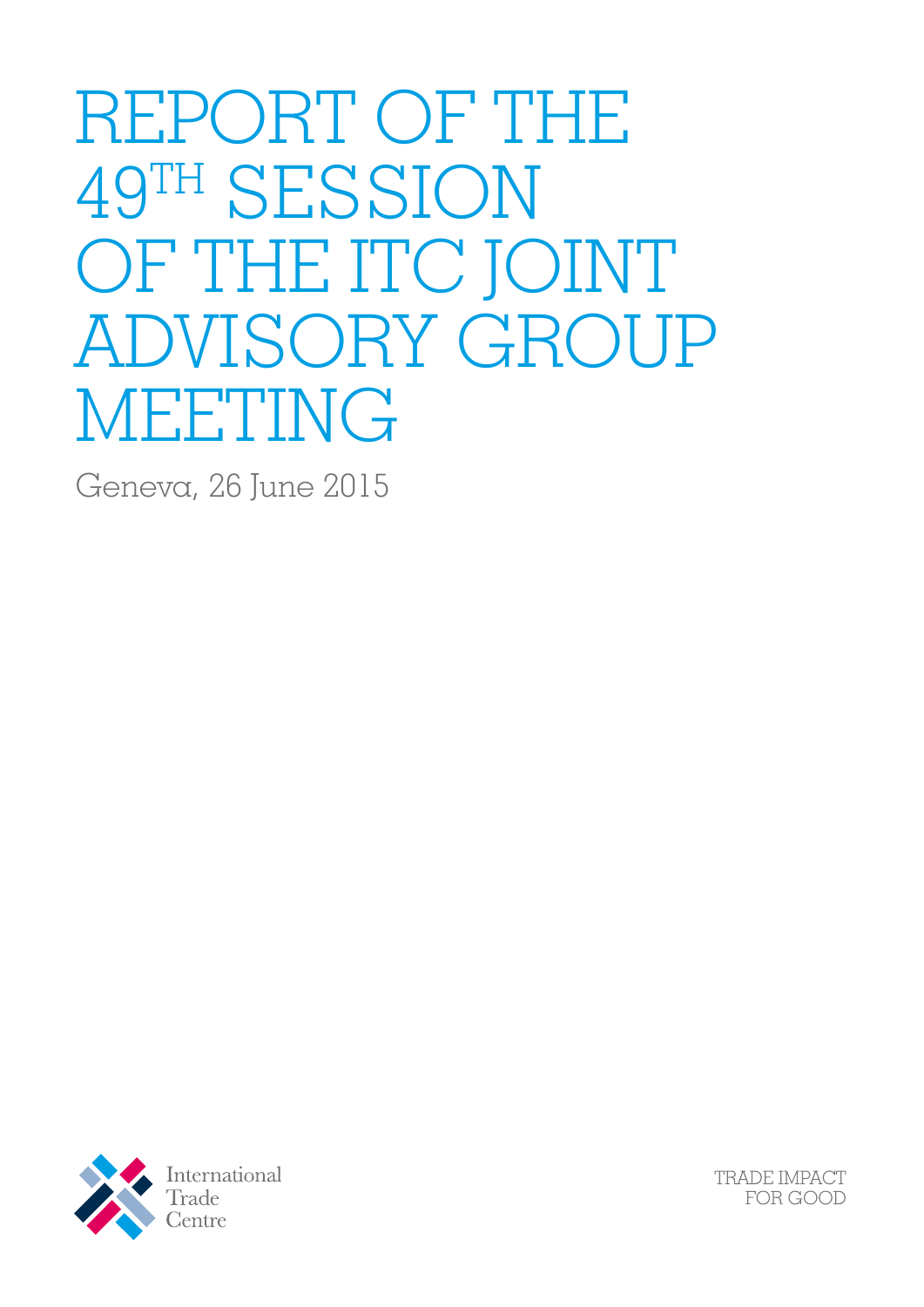#### **ITC mission:**

ITC enables small business export success in developing and transition countries by providing, with partners, sustainable and inclusive trade development solutions to the private sector, trade support institutions and policymakers.

The designations employed and the presentation of material in this publication do not imply the expression of any opinion whatsoever on the part of the International Trade Centre concerning the legal status of any country, territory, city or area or of its authorities, or concerning the delimitation of its frontiers or boundaries.

This document has not been formally edited by the International Trade Centre.

June 2015 Original: English

Joint Advisory Group on the International Trade Centre Forty-ninth session Geneva, 26 June 2015

#### © **International Trade Centre 2015**

ITC/AG(XLIX)/260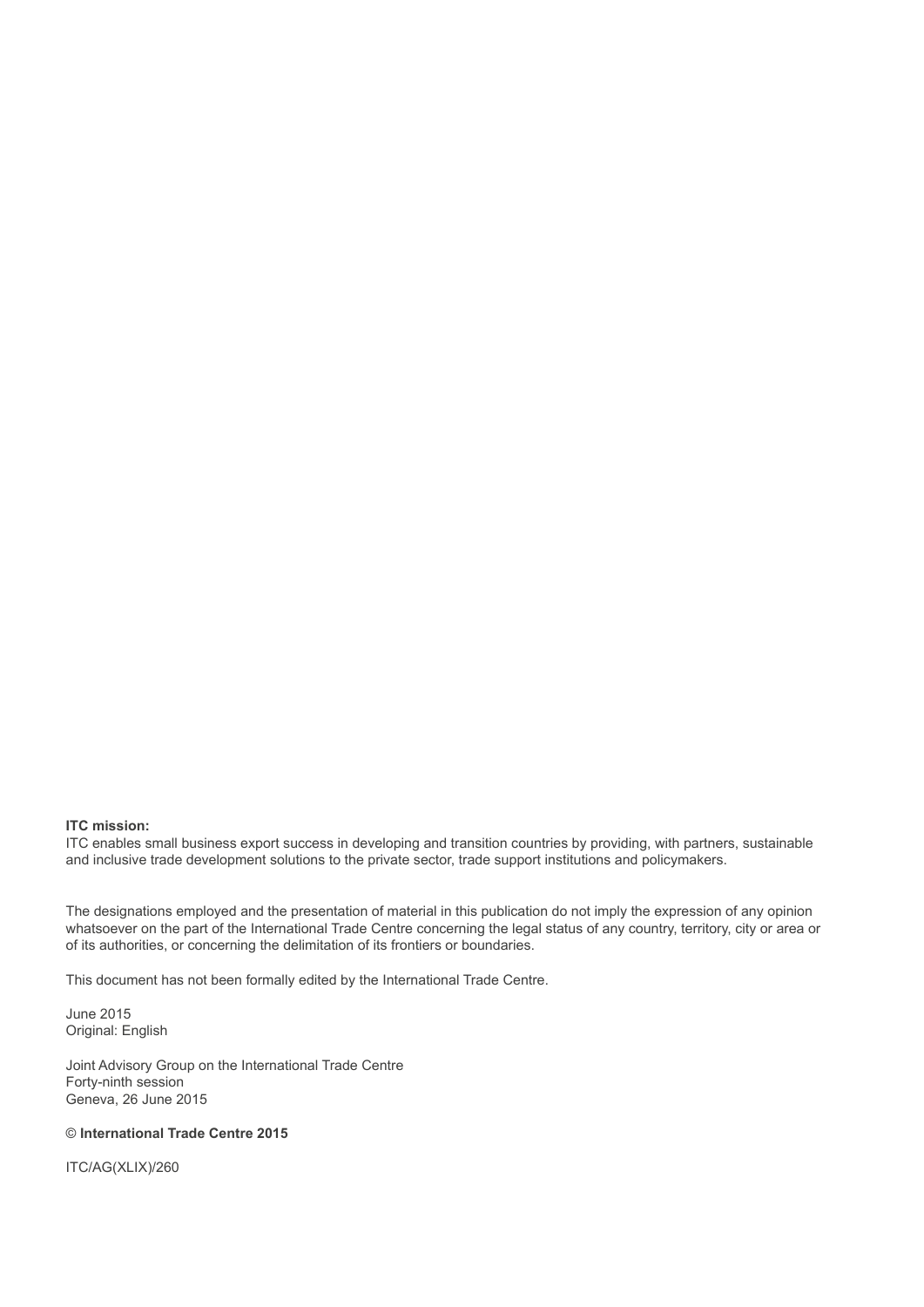# **Contents**

| Opening Remarks by the Chair of the 48 <sup>th</sup> session: H.E. Ms. Mariam MD Salleh, Ambassador,                                                                                                    |  |
|---------------------------------------------------------------------------------------------------------------------------------------------------------------------------------------------------------|--|
| Opening Remarks by the Chair of the 49 <sup>th</sup> session: H. E. Ms. Patricia O'Brien, Ambassador,<br>Permanent Mission of Ireland to the United Nations Office and Specialized Agencies at Geneva 1 |  |
|                                                                                                                                                                                                         |  |
|                                                                                                                                                                                                         |  |
|                                                                                                                                                                                                         |  |
|                                                                                                                                                                                                         |  |

# **GENERAL STATEMENTS BY DELEGATIONS** .................................................................... 3

## **ITC EVALUATION: REPORTING AND POLICY, Ms. Arancha González, Executive**

## **ANNOUNCEMENT OF THE CONTRIBUTIONS TO THE ITC TRUST FUND** ....................... 6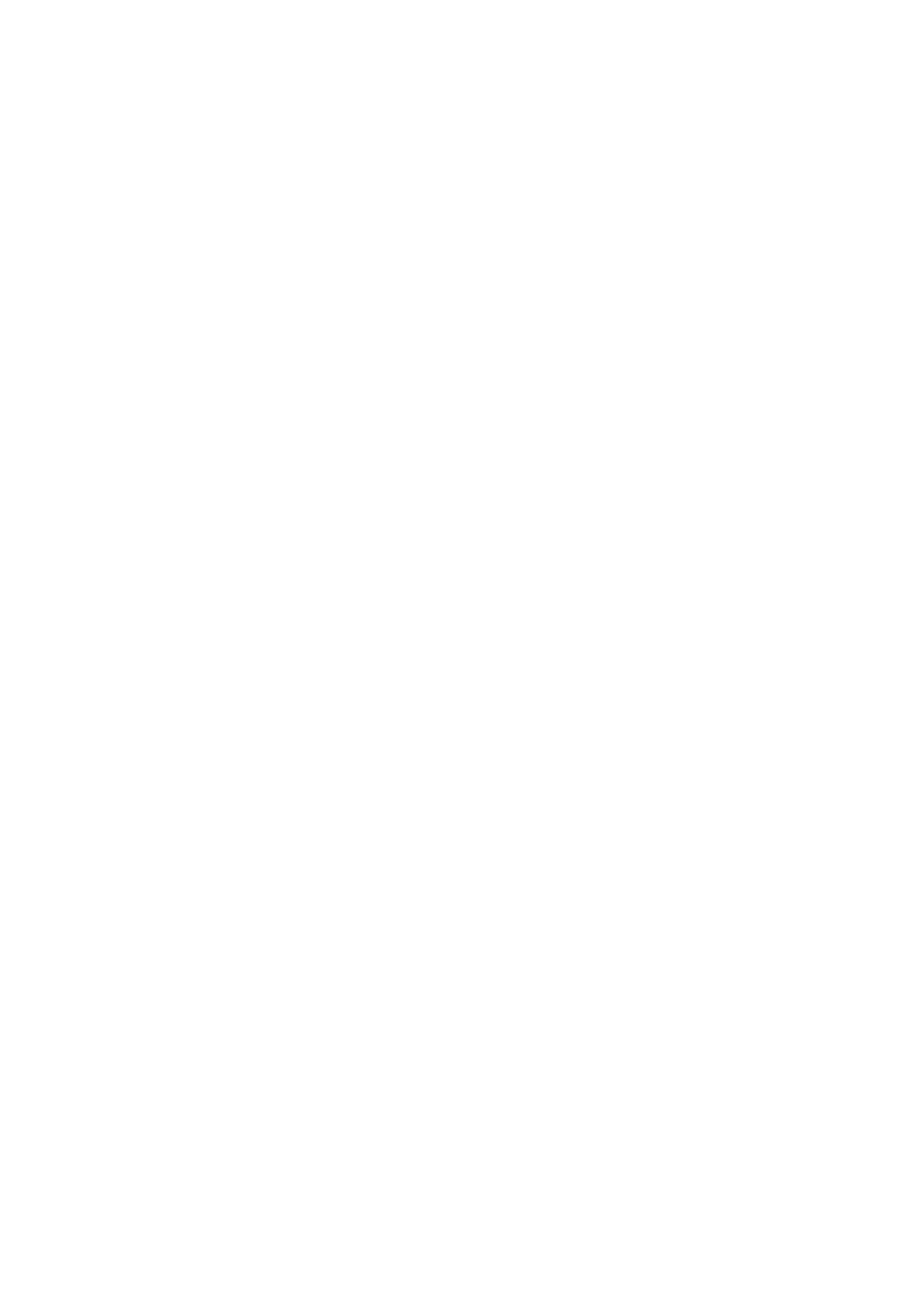# **Report of the 49th session of the ITC Joint Advisory Group Meeting**

#### **Geneva, 26 June 2015**

# **Opening Session**

#### **Opening Remarks by the Chair of the 48th session: H.E. Ms. Mariam MD Salleh, Ambassador, Permanent Mission of Malaysia to the World Trade Organization**

- 1. Her Excellency Ms. Mariam Salleh, Ambassador and Permanent Representative of Malaysia to the WTO and Chair of the 48<sup>th</sup> session of the Joint Advisory Group (JAG), opened the 49<sup>th</sup> session.
- 2. Ambassador Mariam Salleh remarked that since the JAG meeting in 2014 where the  $50<sup>th</sup>$ anniversary of ITC was commemorated, the organization had embarked on a series of management reforms responding to the comprehensive independent evaluation concluded in March 2014 and the complementary evaluation conducted by the United Nations Office of Internal Oversight Services (OIOS). These evaluations concluded that ITC is fit for purpose and provided a clear direction for how the organization could further increase its impact.
- 3. ITC has begun to reap the benefits from its investments in improving the way it works and deliver on its motto of 'doing more and doing it better'. In 2014, the organization delivered its highest level of technical assistance in its history, while also ensuring greater focus on results, impact and injecting innovation in key areas of its work. It also brought greater strategic direction to its operations around six focus areas and elaborating on its programmatic approach.
- 4. Ambassador Salleh confirmed her commitment to continue as an active supporter of ITC as it gears up to serve its constituencies of small and medium-sized enterprises (SMEs), trade and investment support institutions (TISIs), and policymakers in full alignment with the new post-2015 sustainable development goals.

#### Opening Remarks by the Chair of the 49<sup>th</sup> session: H. E. Ms. Patricia O'Brien, **Ambassador, Permanent Mission of Ireland to the United Nations Office and Specialized Agencies at Geneva**

- 5. Incoming Chairperson, Her Excellency Ms. Patricia O'Brien, Ambassador and Permanent Representative of Ireland to the United Nations Office and Specialized Agencies at Geneva took up her position as Chair of the 49<sup>th</sup> session of the Joint Advisory Group.
- 6. In her opening remarks, Ambassador O'Brien emphasized the importance of the international policy calendar for 2015. Significant milestones include the final intergovernmental negotiations of the Sustainable Development Agenda in New York, the Fifth Global Review of Aid for Trade at the WTO, the Financing for Development Conference in Addis Ababa, the United Nations Framework Convention on Climate Change in Paris and the 10<sup>th</sup> WTO Ministerial Conference in Nairobi. She stated that the ITC mandate to use trade to drive inclusive growth and job creation, with a particular focus on SMEs, ensures the organization's relevance to these discussions. Enabling SMEs to boost their international competitiveness and connect them to value chains is likely to create more and better jobs for those who need them most.
- 7. Ambassador O'Brien introduced the ITC 2014 Annual Report by highlighting the work the organization does on the ground with governments, TISIs, SMEs and with local, regional and international partners. ITC operated 104 projects in 96 countries and trained over 25,000 participants through its capacity-building workshops. She noted that in addition to profiling key elements contained in the Annual Report, the JAG would also discuss ITC strategic direction,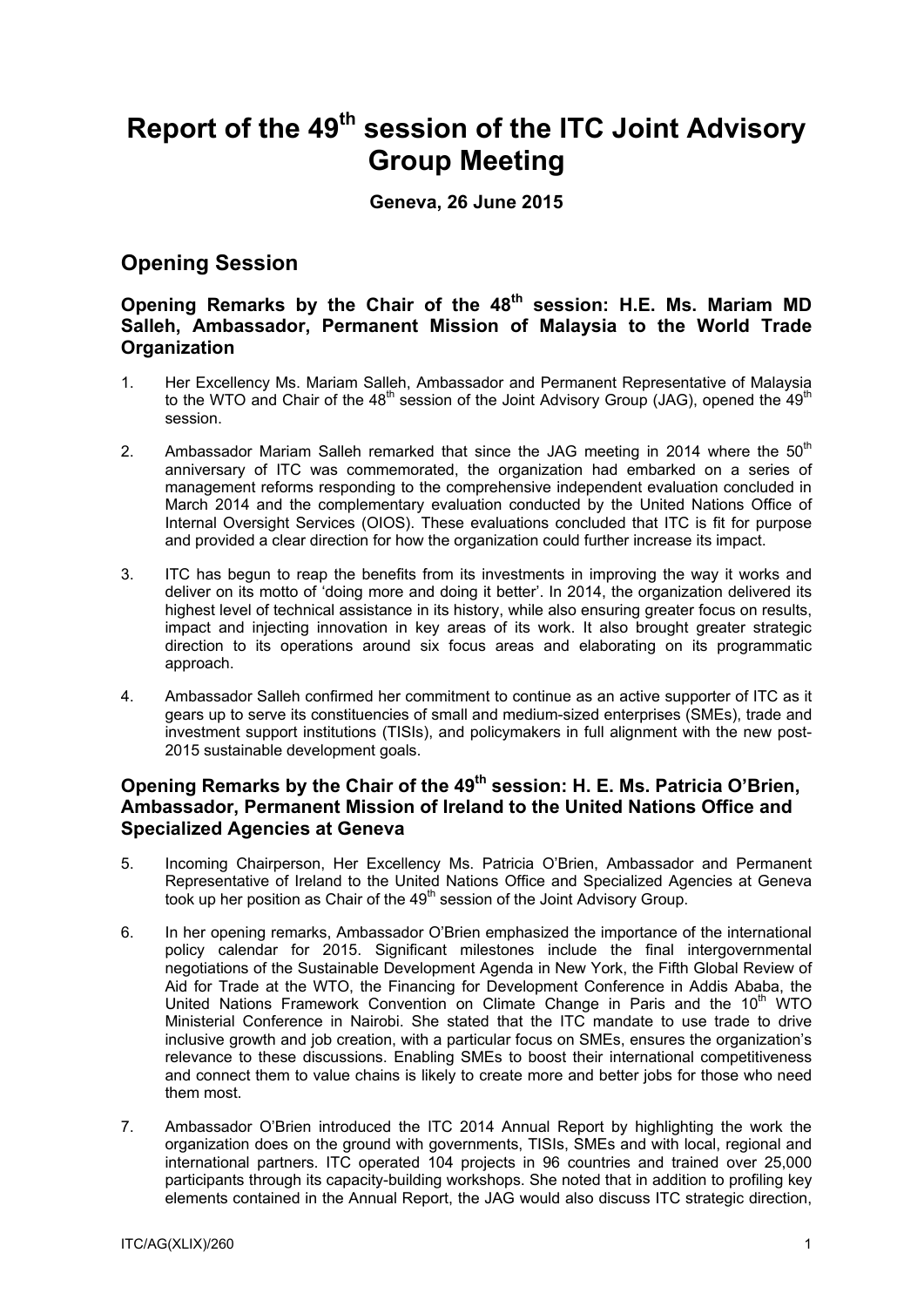discuss the evaluation function within ITC and receive an update on the implementation of the management response to the recommendations of the recent evaluations of the organization.

#### **Statement by Mr. Roberto Azevêdo, Director-General, WTO**

- 8. Mr. Roberto Azevêdo, Director-General of the World Trade Organization recognized the importance of 2015 for ITC as the first year of implementation of its new Strategic Plan. He further recognized that 2015 was a year of multiple milestones which would continue to place development at the heart of the global debate.
- 9. Mr. Azevêdo recalled the important role of trade in lifting one billion people out of poverty over the last 25 years, and called on the trade and development community to redouble their efforts to reach more communities that have not yet benefited from trade growth.
- 10. He identified ITC as a valued partner in ensuring that the benefits of the multilateral trading system are truly inclusive and noted that this direction was clearly reflected in the organization's strategic plan. In identifying areas of collaboration between ITC and the WTO, Mr. Azevêdo highlighted ITC's active participation in the Fifth Global Review of Aid for Trade with its focus on reducing trade costs for inclusive, sustainable growth; and ITC's good work in supporting the implementation of the WTO Trade Facilitation Agreement by helping countries categorize their commitments, raise awareness and support capacity-building. He also cited the collaboration between WTO, ITC and UNCTAD as partners of the Enhanced Integrated Framework (EIF), which would continue to deliver concrete results for least developed countries (LDCs). He noted that the EIF would launch its second phase during the Fifth Global Review.
- 11. Mr. Azevêdo concluded by urging members to use the WTO Ministerial Conference in Nairobi in December 2015 to show that the multilateral trading system can deliver results in support of the development agenda, particularly for LDCs.

#### **Statement by Mr. Mukhisa Kituyi, Secretary-General, UNCTAD**

- 12. Mr. Mukhisa Kituyi, Secretary-General of the United Nations Conference on Trade and Development (UNCTAD), emphasized his appreciation and solidarity with ITC in celebrating a year of phenomenal achievements. He stressed the importance of aligning individual institutional planning with the global agenda of the sustainable development goals and that while each institution must deliver to its individual strengths, it was important to develop synergies between organizations.
- 13. Making reference to the Geneva trade hub, Mr. Kituyi emphasized the individual strengths of WTO, UNCTAD and ITC, and the need for the three organizations to continue to ensure synergy on the shared trade and development agenda. He highlighted the areas of trade facilitation, regional integration, tourism supply chains and non-tariff measures as examples of strong collaboration.
- 14. Drawing on the recent rise of mega-regional trade agreements, the Secretary-General called on developing countries to breathe new life into the multilateral trading system and to ensure the WTO Ministerial Conference in Nairobi led to deliverables for developing countries.

#### **Statement by Ms. Arancha González, Executive Director, ITC**

- 15. ITC Executive Director Ms. Arancha González opened her overview of ITC's work in 2014 and its future priorities by thanking delegates and the Heads of the WTO and UNCTAD for the support and trust they placed in ITC to deliver to its members.
- 16. Referring to the 2014 Annual Report, Ms. González noted that ITC implemented its highest delivery to date by reaching US\$ 53 million in extrabudgetary expenditure. This represented 35% more technical assistance, capacity building and advisory services than in 2013. 2014 is the first year of ITC's biennium plan, and since the organization had exceeded all but one of its targets against performance indicators, Ms. González informed the JAG that ITC had revised all of its performance targets upwards. She also noted that since ITC had significantly surpassed its commitment to focus 60% of interventions on least developed countries,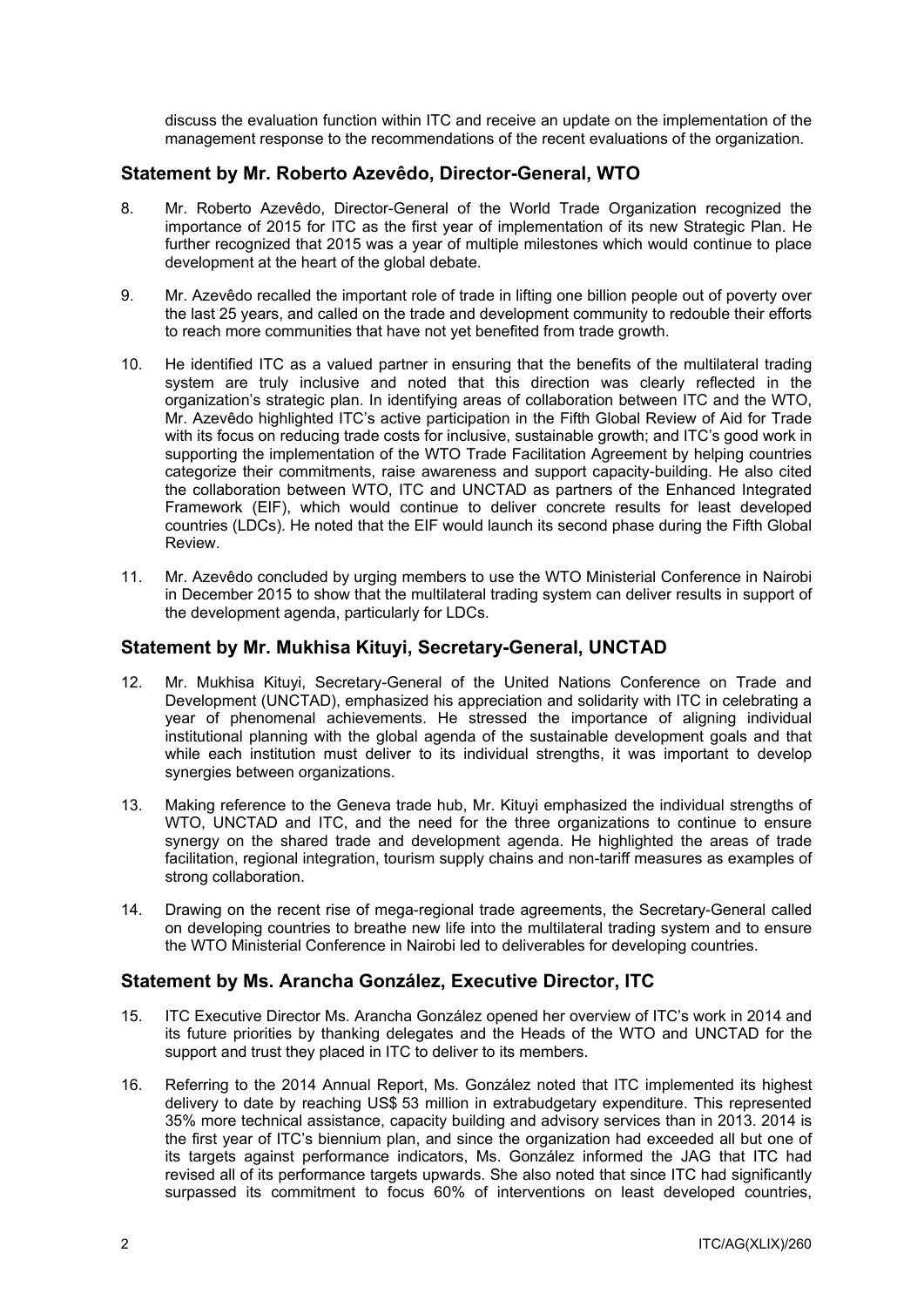landlocked developing countries (LLDCs), small island developing States, sub-Saharan Africa, post-conflict and fragile States, the target would be increased to 70% for 2015 while simultaneously increasing delivery for every region that the organization serves.

- 17. Ms. González highlighted key results and impact from 2014 within each of ITC's six focus areas and emphasized areas of innovation including the new Export Potential Map which would help countries assess new areas for export diversification, a pilot project on youth and trade in Morocco, the launch of the online SME Trade Academy which has already trained 3,200 entrepreneurs and the online Global Services Network which connects more than 800 companies involved in services trade.
- 18. The economic empowerment of women continued to be a cornerstone of ITC's work in 2014. Ms. González illustrated this commitment with the launch of a campaign at the World Export Development Forum in Kigali in 2014 which would aim to better connect women entrepreneurs to the multi-trillion dollar government procurement market.
- 19. In 2014 ITC increased and deepened its partnerships with the private sector through joint initiatives to provide cutting-edge solutions that help improve the international competitiveness of SMEs in developing countries. Partners included Bosch, Kering, Bain and Co., the World Economic Forum and DHL.
- 20. Ms. González also highlighted the significant achievements ITC made in 2014 toward greater corporate efficiency and effectiveness and with specific reference to the efficiency gains in human resources where recruitment was 60 days faster than in 2013 and the vacancy rate was reduced by 64%. She noted that ITC is now also more diverse, employing more staff from developing and least developed countries and more women than in previous years.
- 21. In referring to the visibility of ITC, the Executive Director highlighted the increased use of traditional media and social media, the more strategic focus of the organization's publications and the concerted effort to bring the voice of SMEs to major international events throughout the year. Ms. González also highlighted the importance of partnerships in delivering on its mandate, emphasizing the key collaboration with UNCTAD and WTO to revamp the Enhanced Integrated Framework and working with developing countries to become coproviders of support to other developing countries, thereby strengthening South-South support.
- 22. Looking ahead, Ms. González emphasized the need to continue improving. She noted that ITC has planned expenditure of US\$ 100 million in 2015, which includes a 10% increase in extrabudgetary expenditure compared to 2014. Implementing the recommendations of the external evaluation of ITC and the evaluation conducted by OIOS would be a significant focus for the organization in 2015. The Executive Director stressed that ITC intended to address all recommendations substantially and on time.
- 23. Ms. González informed delegates that ITC would contribute to the major international policy events taking place in 2015 to ensure trade impact for good. She also highlighted ITC flagship events for the year: the Women Vendors Exhibition and Forum taking place in São Paulo in September and the World Export Development Forum taking place in Qatar in October.
- 24. In concluding, Ms. González echoed the outgoing JAG Chair, Ambassador Salleh, in emphasizing that ITC is fit for purpose and well equipped to continue supporting SMEs to trade and invest. She highlighted the need to secure sufficient, predictable funding to facilitate longer-term planning in order to respond to the growing needs and demands for the services ITC offers. This demand is illustrated by a diverse and rich pipeline of projects. The Executive Director also thanked funders and supporters for their generosity.

# **General Statements by Delegations**

25. Delegates expressed their appreciation to ITC for the opportunity to discuss the work of ITC and to contribute to its strategic direction. ITC was viewed as a critical organization, especially within the Geneva trade hub, with its focus on effectiveness and results. There was support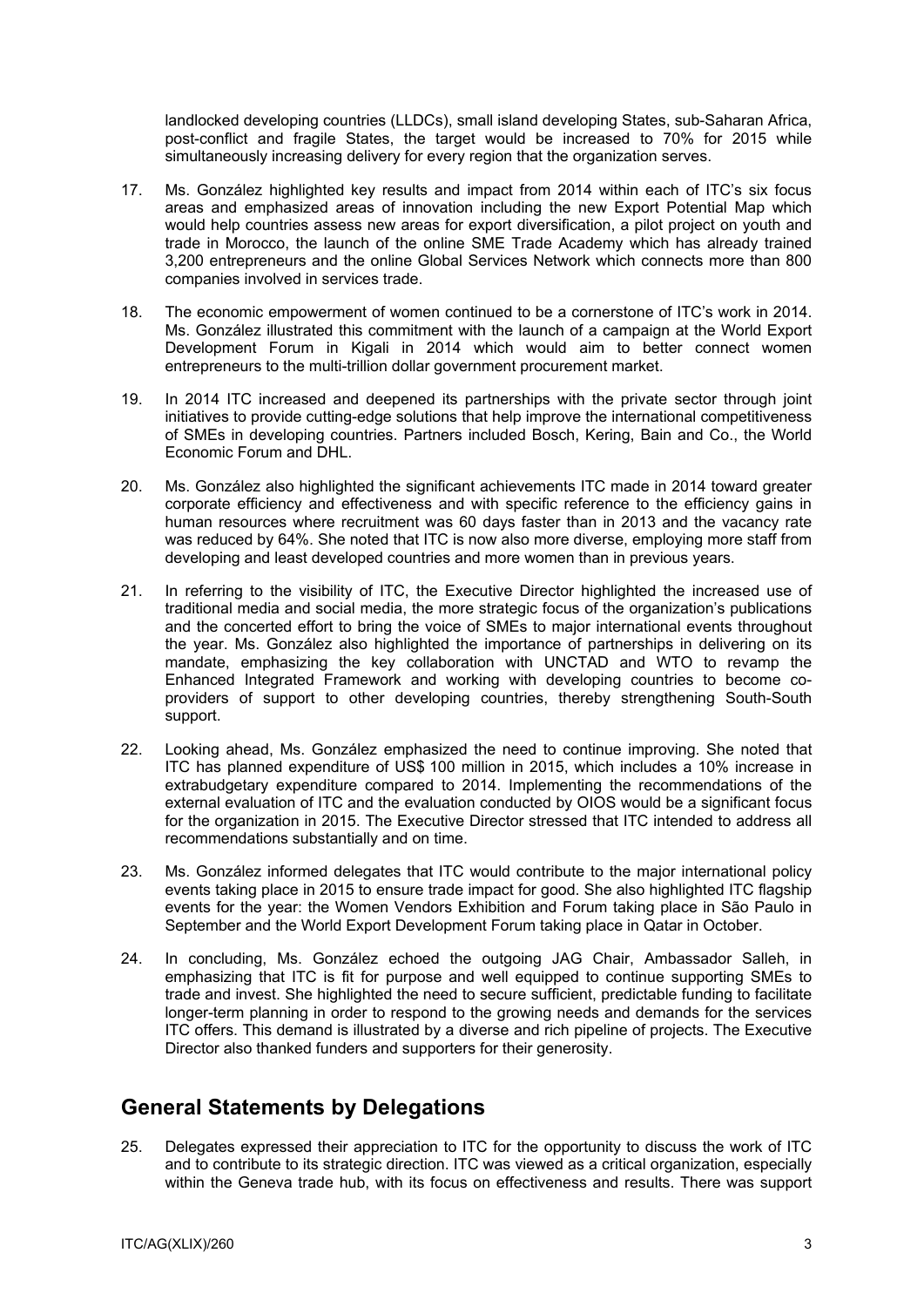for the elaboration of ITC interventions around the six focus areas and for the concerted priority given to the demands of LDCs, LLDCs, sub-Saharan Africa, small, vulnerable economies, countries in transition and fragile/post-conflict States.

- 26. Delegates congratulated ITC for the progress achieved in 2014 and the first half of 2015. The Annual Report was praised for its clarity in showcasing the ITC interventions and outcomes. A number of the interventions commended ITC not only for 'doing more and doing it better', but also communicating it better. For the next iteration of the Annual Report, some delegations suggested that there was a need to strengthen and better align the relationship between the projects and activities based on objective impact assessments. There was also a call to better elaborate on the link between funds received and results achieved.
- 27. JAG members welcomed the ITC Strategic Plan 2015–2017 and confirmed their support for this strategic direction. This report reflects better prioritization and results orientation in ITC work especially with regards to the programmatic approach clustered around the six focus areas. The Strategic Plan also highlights the importance on partnering with key stakeholders such as the private sector and this is a welcome emphasis. Delegates welcomed the focus on results and impact and the manner in which more objective impact assessment through measurable indicators was being incorporated into the project cycle. There was a call for additional focus to be placed on developing theories of change in the roll-out of the programmatic approach and making this impact assessment more objective.
- 28. With respect to ITC's leadership, numerous delegates applauded the level of professionalism of the staff and conveyed appreciation for the skilful and diligent leadership of senior management. They noted that ITC staff worked with dedication in a practical and resultsfocused manner in all areas under the ITC portfolio. Specific mention was made to the work on trade facilitation, SMEs, policy advice, and e-solutions.
- 29. Delegates repeatedly expressed gratitude for the progressive work done on empowering women in trade and young entrepreneurs. Further work was complimented in conducting nontariff measures surveys and in developing national export strategies.
- 30. Delegations from beneficiary countries emphasized that more needed to be done to help SMEs in developing countries to be better integrated in international value chains and that ITC should expand its assistance on trade facilitation to help more developing countries comply with the WTO Trade Facilitation Agreement (TFA).
- 31. Delegates repeatedly remarked on the importance of a multi-stakeholder partnership approach and thanked ITC for the strong engagement in forming partnerships. It is essential for ITC to strategically explore new partnerships with key stakeholders, such as the private sector and foundations. With respect to ITC future direction, funder delegations suggested that there was a need for Official Development Assistance (ODA) to be used more catalytically, including through partnering with the private sector. In expectation of the new Sustainable Development Goals, delegations urged ITC to determine whether their targets would require alignment. Several delegations also emphasized the need to further strengthen South-South links and consider facilitating investment in technology transfer. Delegations from beneficiary countries requested ITC to pursue more programmes on a regional basis and urged funder countries to continue and increase, where possible, contributions towards the work of ITC.
- 32. Some delegates requested additional information on the improvements of ITC management processes, especially for the new project portal and the client relationship management (CRM) system. It was suggested that ITC have periodic briefing meetings between JAGs to report on progress in these areas.

#### **ITC Evaluation: Reporting and policy, Ms. Arancha González, Executive Director, ITC**

33. Ms González provided an update of the implementation of the recommendations provided by the two external independent evaluations of ITC (Independent Evaluation of ITC 2014, and OIOS Programme Evaluation of ITC 2015). She reaffirmed that ITC accepted all the strategic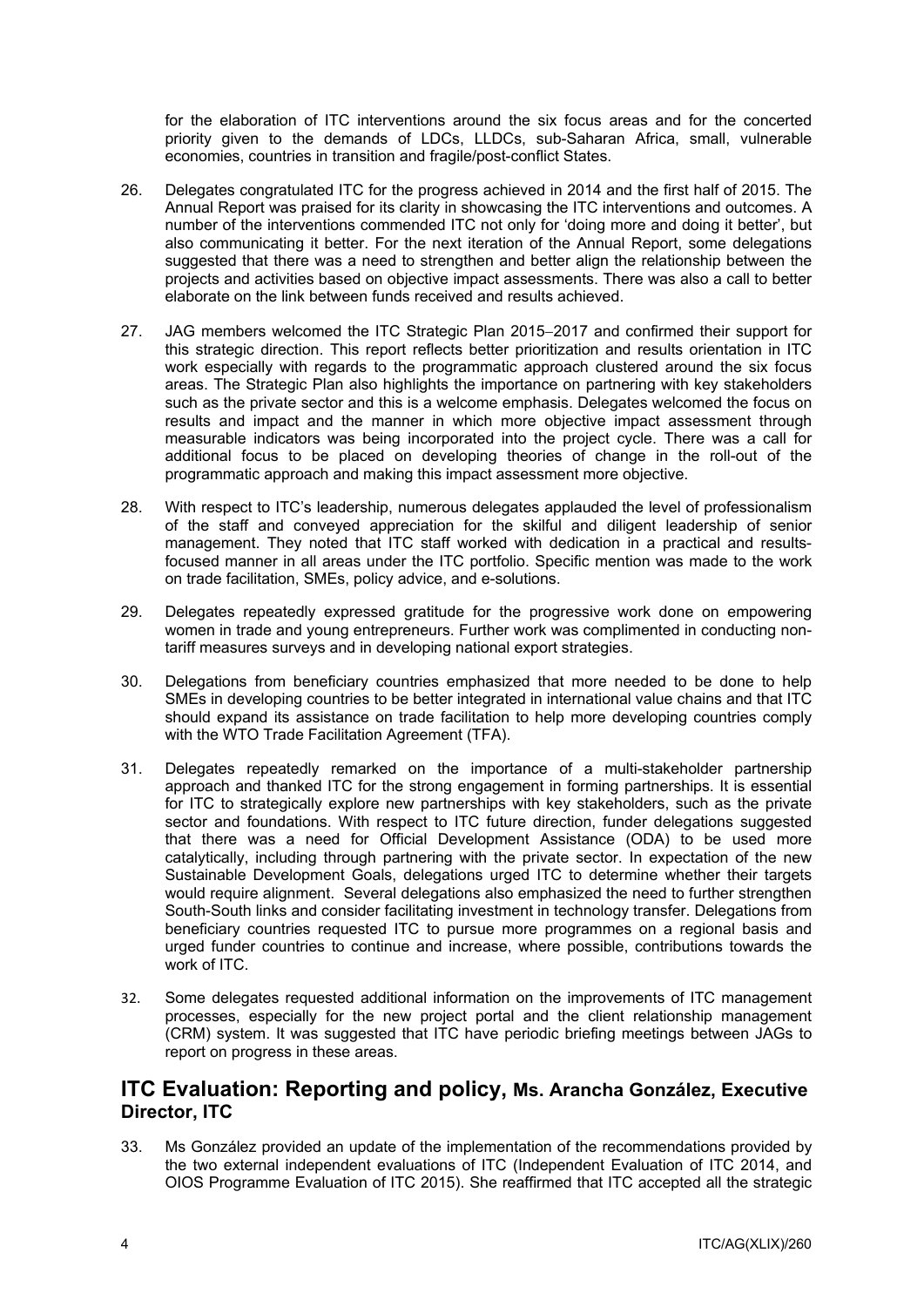recommendations, with the understanding that the OIOS Evaluation 2015 was largely a validation of the 2014 Independent Evaluation. She confirmed that a comprehensive update had been provided to JAG members in writing.

- 34. Regarding the first strategic recommendation of the Independent Evaluation of ITC (to focus on well-defined priorities to minimize inefficient spending), the Executive Director referred to the Strategic Plan 2015-2017 which sets out the focus areas for technical assistance and the internal process for improving efficiency. Further, she noted that ITC made efforts in enhancing the intervention logic for each focus area to allow for evaluating and reporting concrete results. She also informed JAG about the establishment of the Programme Development Task Force which would advance the programmatic approach through aligning programmes and projects to the six focus areas. This Task Force is also finalizing the catalogue of ITC products and services.
- 35. Responding to the second recommendation (to further improve the quality of ITC's technical work) Ms. González confirmed that ITC is placing greater emphasis on the pipeline of innovative products and services by revamping the quality control process and launching a new version of the project portal. ITC is setting indicators linked to outputs, outcomes and impact. The new project portal will allow tracking of progress and results of each project. The Executive Director also recounted that ITC has revised the Evaluation Policy to ensure it was more strategic and could be used as a tool to better leverage independent evaluations and self-evaluations in measuring and reporting ITC development results. Particularly, she emphasized the four main axes embedded in the new Evaluation Policy:
	- Incorporation of new evaluation trends such as the advancements made by United Nations organizations in enhancing the evaluation function to better service the post-2015 development goals;
	- Improved operationalization of evaluation principles such as independence, accountability, learning, partnership, and capacity building, which will guide ITC in conducting impartial, inclusive and useful evaluations;
	- Better anchoring of evaluation products and services within ITC's strategic planning framework;
	- Emphasizing follow-up and implementation of evaluations.
- 36. She further explained the key learning themes conveyed by the Annual Evaluation Synthesis Report, touching upon sustainability and exit strategy, the length and possible extension of project implementation periods, and project-level monitoring and reporting. All aspects have been addressed as part of ITC action plan to the recommendations of the two external independent evaluations.
- 37. Relating to the third recommendation (on better governance and enhanced accountability) the Executive Director cited the actions and progress made in terms of risk management, costing, and implementing IPSAS and UMOJA, and assured that ITC is taking measures to minimize risk and disruption caused by transition to this new United Nations operating system.
- 38. On the final main recommendation (on raising ITC visibility and prominence), Ms. González referred to ITC role in highlighting importance of SMEs and women's economic empowerment in the post-2015 development agenda, the progress made in expanding ITC partnerships, and preparations to open a liaison office in Addis Ababa.
- 39. As to the additional recommendations made by OIOS evaluation, the ITC Executive Director indicated that ITC has adopted a new resource mobilization strategy and a gender mainstreaming policy. She also reaffirmed that ITC is committed to and has adopted a plan to achieve gender parity of ITC workforce across all grades.
- 40. Ms. González reiterated ITC commitment to engaging with JAG members, and stated that ITC is open to organize dedicated JAG/CCTIF sessions on the topics where the JAG members may have particular interests. The Executive Director assured that ITC values the inputs from the Geneva-based representatives and from the capitals.

#### **Statements on ITC Evaluation Response by Delegations**

41. Delegates expressed appreciation to ITC for the evaluations managed by the ITC Evaluation Unit. With respect to evaluation and impact assessment, they welcomed the revision of the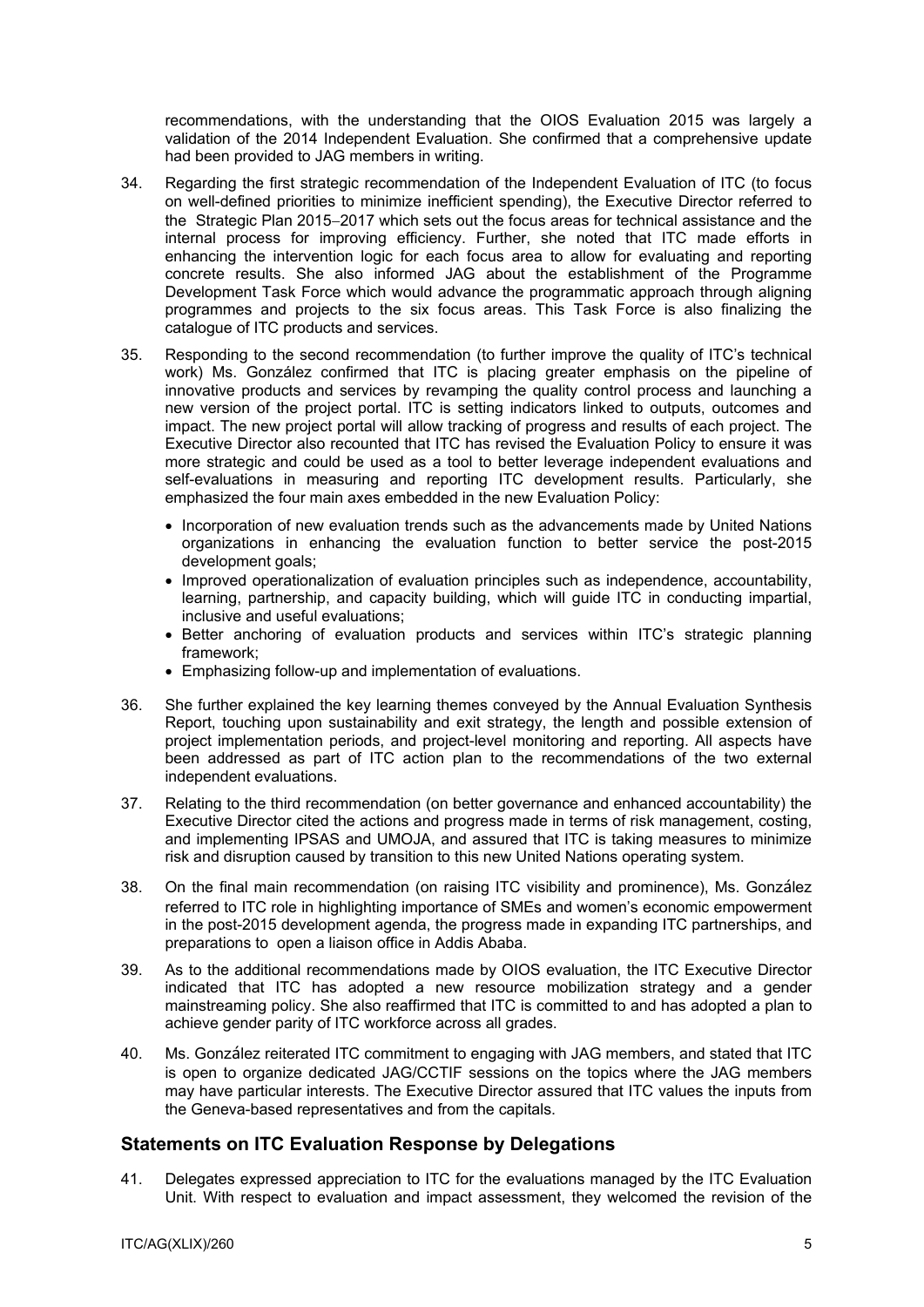Evaluation Policy. Regarding the evaluations in 2014, delegates noted the relevance of the suggestions emanating from the exercise and appreciated how ITC sought to incorporate the evaluation recommendations back into the project cycle.

42. Numerous delegations applauded the tools developed by ITC to track the status of implementation. They also welcomed the measures ITC has taken to develop more strategic planning processes and strengthen the results framework.

#### **Response by Ms. Arancha González, Executive Director, ITC**

- 43. Ms. González took the opportunity to provide further details about ITC's work in response to specific questions raised by one delegation. On the question as to why US\$ 35.06 million of extrabudgetary expenditure was carried forward from 2013 to 2014, the Executive Director explained that 2013 was a transition year and in 2014, carry forward funds were reduced by US\$ 10 million. Another reason for the carried forward fund is the time when W1 contributions are received as well as W2 contributions being paid in December for the following six months of the year. The carry-forward practice is a core part of cash management at ITC. Regarding the second question on dealing with disappointed customers, she stated that ITC likes to understand why customers are disappointed with their tools because remedial measures can then be taken in light of customer feedback. Another question was raised on the existence of a social media code. The Executive Director explained that ITC is working on a matrix to measure the impact of ITC's media exposure.
- 44. With respect to a question as to the operational nature of the partnerships ITC had established, the Executive Director referred to two examples of partnerships beings operationalised: one related to the work being done together with UNHCR where the two organizations are working on connecting refugee communities to markets. ITC also works with UN Global Compact to develop a mechanism which ensures better traceability in value chains.
- 45. With reference to a query from one delegation for ITC to expand its activities in Latin America, Ms. González highlighted the support already being provided to countries in Latin America and the Caribbean. Eventhough most of the countries in the region are middle income countries (MICs), she invited JAG members to work together to galvanize funding to support interventions in Central and Latin America.
- 46. The Executive Director further remarked on increasing South-South cooperation, a point which was highlighted by one delegation. She mentioned the collaboration between a number of East African countries and India under the Supporting Indian Trade and Investment for Africa (SITA) project. Finally, Ms. González remarked on the numerous requests for support regarding assisting developing countries with their commitments under the WTO TFA and indicated that ITC work in this area will be intensified in 2015.

# **Announcement of the contributions to the ITC Trust Fund**

- 47. Many delegations from beneficiary countries encouraged funder countries to continue and, where possible, increase their contributions to ITC, especially for interventions in LDCs. Delegations from beneficiary countries stressed the importance of making longer term financial commitments as means of better leveraging ITC services and ensuring sustainable impact.
- 48. Several funder countries announced or confirmed their voluntary contributions for 2015:
	- **China** announced it would continue its commitment with US\$ 500,000 in 2015.
	- **Finland** will support ITC with Euro 2 million (US\$ 2.21) in 2015 as well as provide three Junior Professional Officers.
	- **Germany** confirmed is commitment to ITC with Euro 2 million (US\$ 2.35 million) in 2015.
	- **Norway** has already distributed a contribution of NKr 20 million (US\$ 2.62 million) in 2015. Norway likes to maintain this level of funding and be a predictable donor by having multiyear agreements with ITC.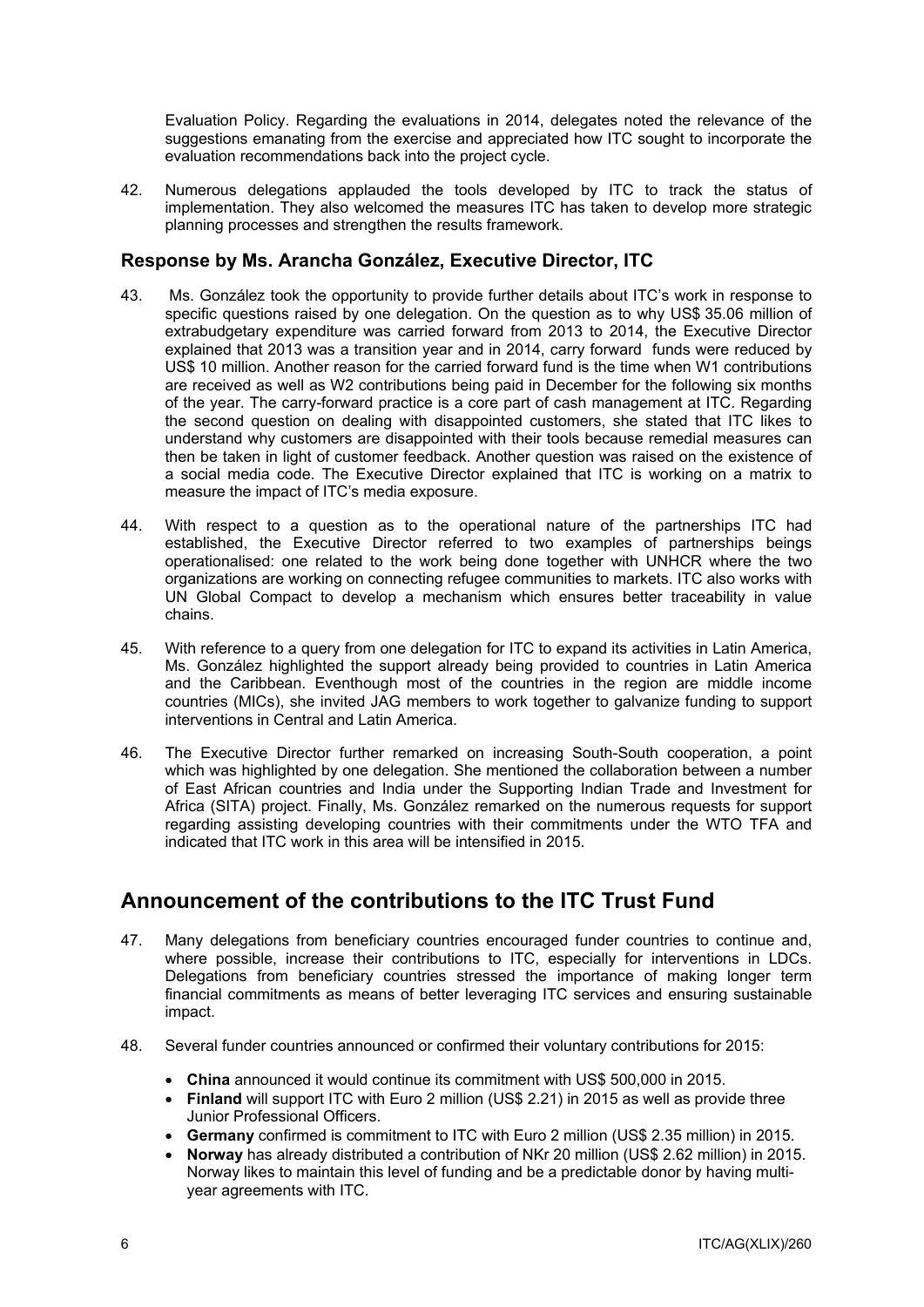**Switzerland** will contribute SwF 2.3 million (US\$ 2.4 million) to W2 budget (with focus on various markets in Central Asia and Northern Africa) in 2015 and SwF 2.5 million (US\$ 2.6 million) in 2016 (including to support trade facilitation).

# **Closing Session**

#### **Chair's Report**

- 49. Her Excellency Ms. Patricia O'Brien, Ambassador and Permanent Representative of Ireland to the United Nations Office and Specialized Agencies at Geneva, Chair of the 49<sup>th</sup> session of the JAG, presented the Chair's report on proceedings of the session.
- 50. Ambassador O'Brien thanked delegations for their interventions, the WTO Director-General, the UNCTAD Secretary-General and the ITC Executive Director. The Heads of the WTO and UNCTAD set the stage for the constructive and substantive discussions that followed by pointing to ITC role in ensuring that the benefits of trade opening flow to developing countries, and especially to vulnerable groups such as women and youth. These interventions clearly demonstrated the complementarity between the work of the WTO, UNCTAD and ITC. Cooperation on trade facilitation and non-tariff measures are just two examples of how these synergies operate in practice.
- 51. Ambassador O'Brien also pointed out that there is growing demand for ITC services and the organization was urged to continue and indeed deepen its interventions specifically in the areas of trade facilitation, women's economic empowerment, and regional economic integration as well as on its trade and market intelligence tools. Requests were also raised by LDCs, for help in working around standards and supply chains, and by Latin American delegations for additional ITC support to the region.
- 52. The Chair commended on ITC ability to galvanize partnerships, including with the private sector, and its work to complement traditional aid for trade with investment for trade and other private-sector contributions.
- 53. On behalf of ITC, the Ambassador thanked members for their commitment to ITC's work in a spirit of true partnership as well as their continued trust, support and engagement with the organization. Finally, Ambassador O'Brien expressed gratitude for everyone's active participation in this session and was pleased to serve JAG members as a Chair.

#### **Executive Director's Closing Remarks**

- 54. ITC Executive Director Arancha González, in her closing statement for the 49th session of the JAG, expressed appreciation for the members' continued interest and contributions. She made special mention to those countries that have pledged to continue to provide financial or other support to ITC.
- 55. Ms. González assured that ITC is on the right track and repeated that ITC is 'fit for purpose'. She noted that ITC is, after all, the members' organization which responds to the respective needs and priorities with a common goal to ensure that it delivers results and impact, reacts to demands, and returns value on each investment. Ms. González made a compact with the members to maintain this as ITC guiding focus.
- 56. The Executive Director concluded by inviting delegations to the open doors with the Organisation Internationale de la Francophonie (OIF) on the 29th of June and to the Fifth Global Review of Aid for Trade, where ITC would have a strong presence.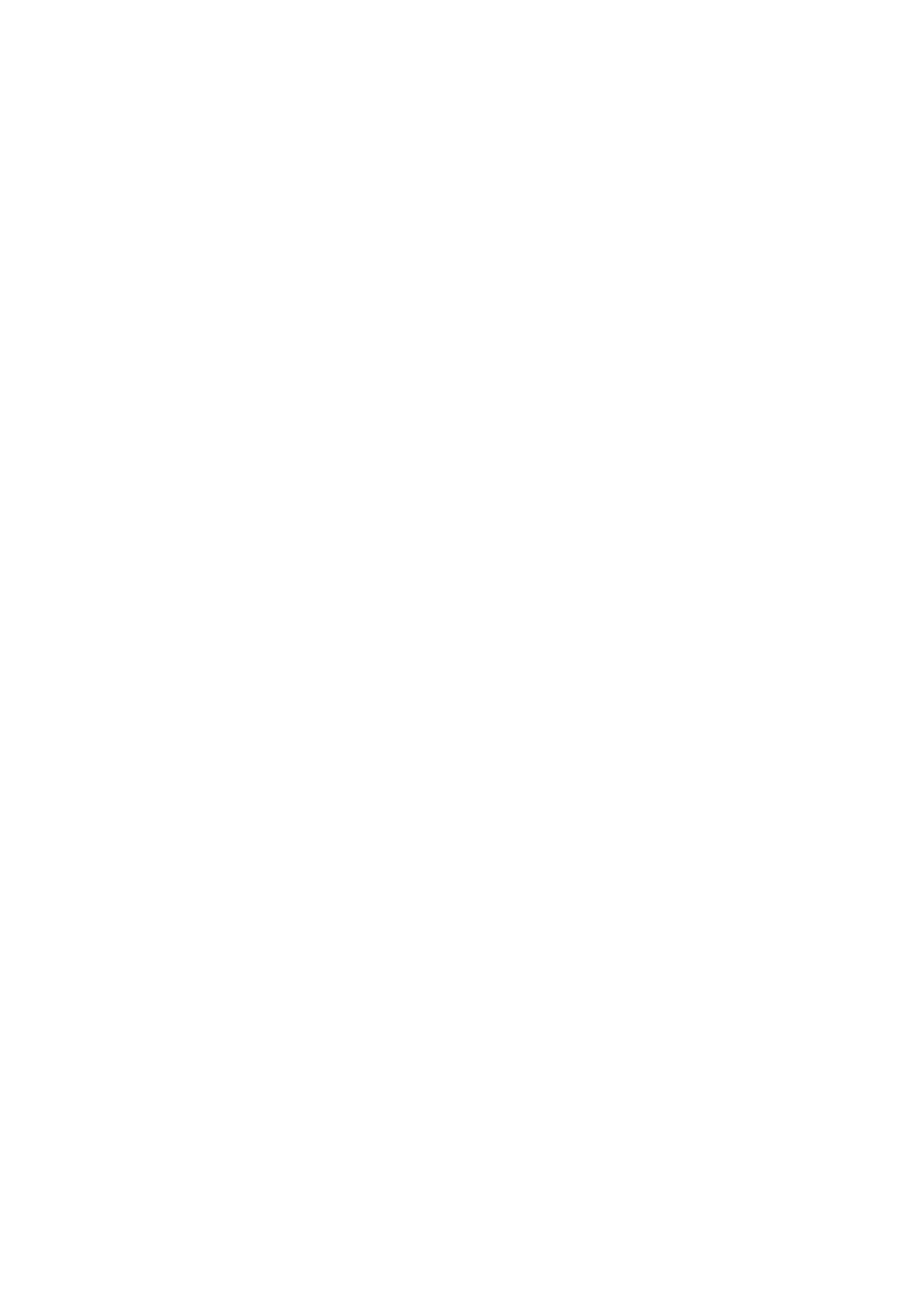The International Trade Centre (ITC) is the joint agency of the World Trade Organization and the United Nations.

| <b>Street address:</b> | ITC.<br>54-56, rue de Montbrillant<br>1202 Geneva, Switzerland  |
|------------------------|-----------------------------------------------------------------|
| Postal address:        | <b>ITC</b><br>Palais des Nations<br>1211 Geneva 10, Switzerland |
| Telephone:             | +41-22 730 0111                                                 |
| Fax:                   | +41-22 733 4439                                                 |
| E-mail:                | itcreg@intracen.org                                             |
| Internet:              | http://www.intracen.org                                         |



FSC is an independent, non-governmental, not for profit organization established to promote the responsible management of the world´s forests. Printed by ITC Digital Printing Service on FSC paper, which

is environmentally-friendly paper (without chlorine) using vegetable-based inks. The printed matter is recyclable.